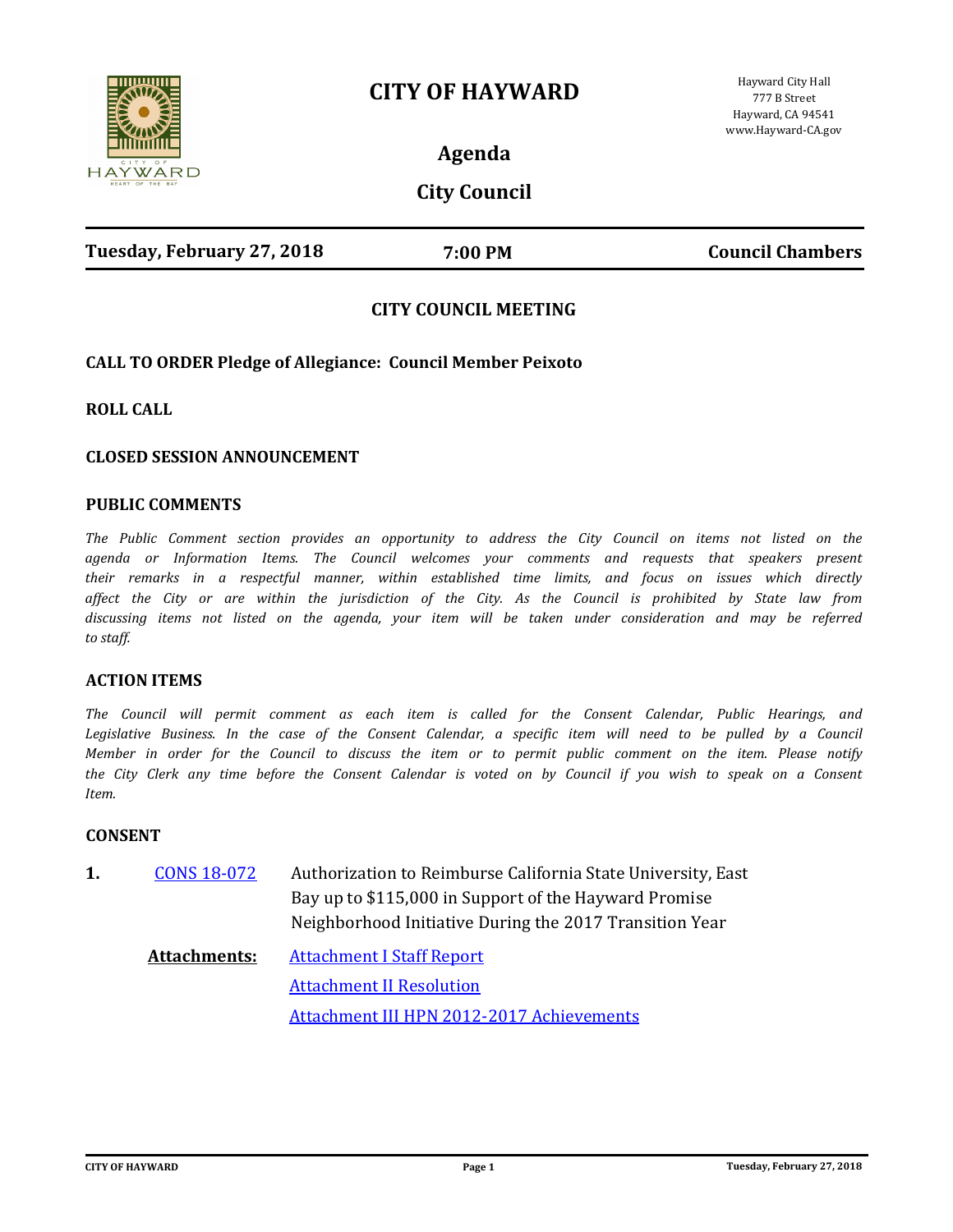| <b>City Council</b><br>2.<br><b>CONS 18-106</b> |                     | Agenda                                                                                                                                                                                                                    | <b>February 27, 2018</b> |  |
|-------------------------------------------------|---------------------|---------------------------------------------------------------------------------------------------------------------------------------------------------------------------------------------------------------------------|--------------------------|--|
|                                                 |                     | Resolution Authorizing the City Manager to Execute a Lease<br>Agreement with Briggs Resources, Inc., for the Lease of Airport<br>Property                                                                                 |                          |  |
|                                                 | <b>Attachments:</b> | <b>Attachment I Staff Report</b><br><b>Attachment II Resolution</b>                                                                                                                                                       |                          |  |
| 3.                                              | <b>CONS 18-107</b>  | Resolution Authorizing the City Manager to Execute a<br>Professional Services Agreement with Black & Veatch<br>Corporation for Engineering Services Related to Water<br>Pollution Control Facility (WPCF) Facilities Plan |                          |  |
|                                                 | <b>Attachments:</b> | <b>Attachment I Staff Report</b><br><b>Attachment II Resolution</b>                                                                                                                                                       |                          |  |
| 4.                                              | <b>CONS 18-109</b>  | Resolution Authorizing the City Manager to Execute a Lease<br>Agreement with Velo Two, LLC., for the Lease of Airport<br>Property                                                                                         |                          |  |
|                                                 | <b>Attachments:</b> | <b>Attachment I Staff Report</b><br><b>Attachment II Resolution</b>                                                                                                                                                       |                          |  |
| 5.                                              | <b>CONS 18-123</b>  | Resolution Authorizing the City Manager to Execute a<br>Professional Services Agreement with Management Partners<br>for Route 238 Property Development and Disposition Project<br><b>Management Services</b>              |                          |  |
|                                                 | <b>Attachments:</b> | <b>Attachment I Staff Report</b>                                                                                                                                                                                          |                          |  |
|                                                 |                     | <b>Attachment II Resolution</b>                                                                                                                                                                                           |                          |  |
|                                                 |                     | <b>Attachment III 238 PSA Property Maps</b>                                                                                                                                                                               |                          |  |
| 6.                                              | <b>CONS 18-124</b>  | Resignation of Dwight Turner from the Keep Hayward Clean<br>and Green Task Force                                                                                                                                          |                          |  |
|                                                 | <b>Attachments:</b> | <b>Attachment I Staff Report</b>                                                                                                                                                                                          |                          |  |
|                                                 |                     | <b>Attachment II Resolution</b>                                                                                                                                                                                           |                          |  |
|                                                 |                     | <b>Attachment III Resignation Letter</b>                                                                                                                                                                                  |                          |  |
|                                                 |                     |                                                                                                                                                                                                                           |                          |  |

# **WORK SESSION**

*Work Session items are non-action items. Although the Council may discuss or direct staff to follow up on these items, no formal action will be taken. Any formal action will be placed on the agenda at a subsequent meeting in the action sections of the agenda.*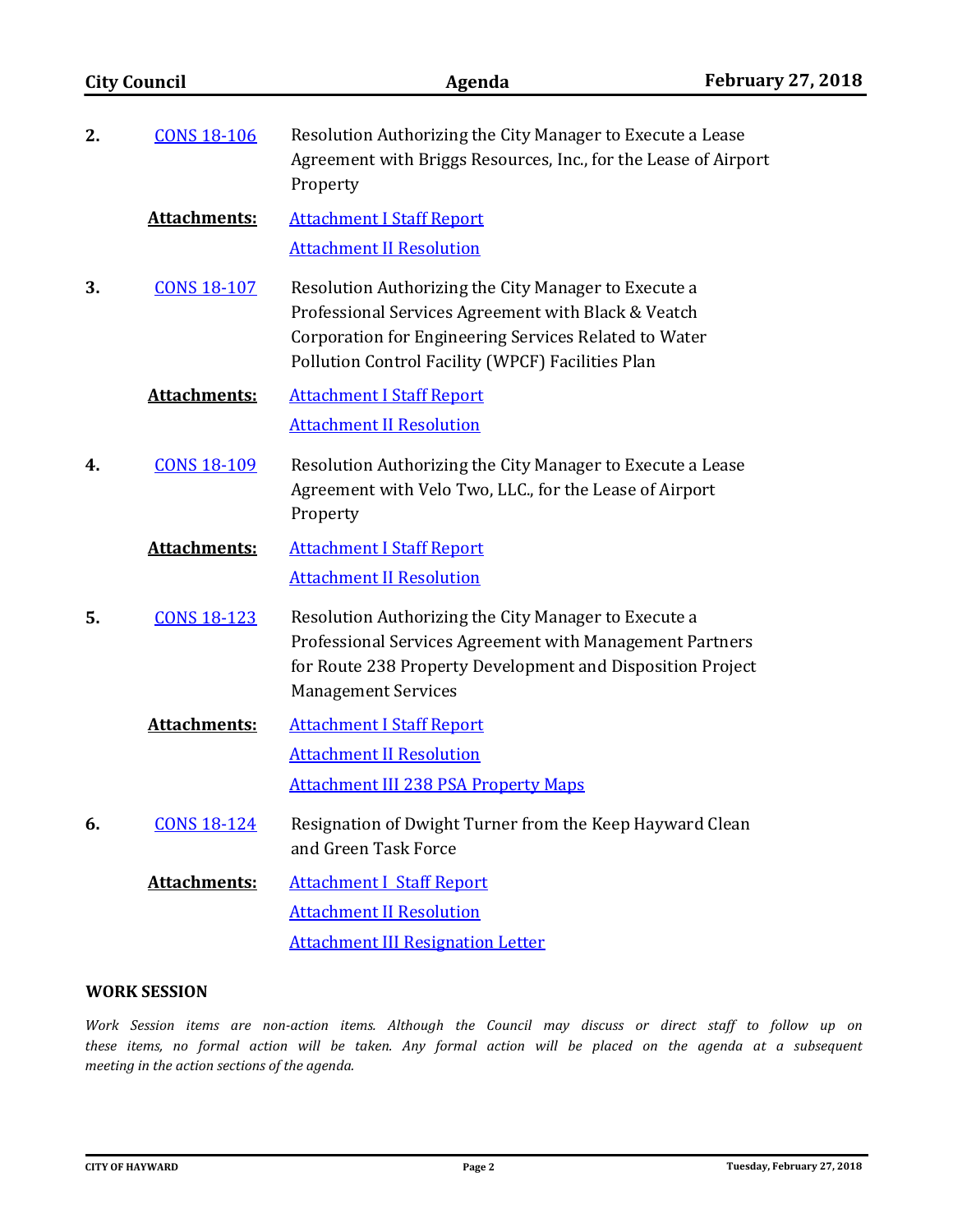| <b>City Council</b><br>WS 18-007<br>7. |                     | Agenda                                                                                                     | <b>February 27, 2018</b> |  |
|----------------------------------------|---------------------|------------------------------------------------------------------------------------------------------------|--------------------------|--|
|                                        |                     | Presentation of the Hayward Police Department 2017 Year-end<br>Report (Report from Chief of Police Koller) |                          |  |
|                                        | <b>Attachments:</b> | <b>Attachment I Staff Report</b>                                                                           |                          |  |
| 8.                                     | <b>WS 18-008</b>    | Downtown Parking Management Plan (Report from Interim<br>Public Works Director Ameri)                      |                          |  |
|                                        | <b>Attachments:</b> | <b>Attachment I Staff Report</b><br><b>Attachment II Draft Downtown Parking Management Plan</b>            |                          |  |

# **CITY MANAGER'S COMMENTS**

Oral reports from the City Manager on upcoming activities, events, or other items of general interest to Council and the Public.

### **COUNCIL REPORTS, REFERRALS, AND FUTURE AGENDA ITEMS**

Oral reports from Council Members on their activities, referrals to staff, and suggestions for future agenda items.

# **ADJOURNMENT**

### **NEXT REGULAR MEETING, March 6, 2018, 7:00 PM**

### **PUBLIC COMMENT RULES**

*Any member of the public desiring to address the Council shall limit her/his address to three (3) minutes unless less or further time has been granted by the Presiding Officer or in accordance with the section under Public Hearings. The Presiding Officer has the discretion to shorten or lengthen the maximum time members may speak. Speakers will be asked for their name before speaking and are expected to honor the allotted time. Speaker Cards are available from the City Clerk at the meeting.*

# **PLEASE TAKE NOTICE**

*That if you file a lawsuit challenging any final decision on any public hearing or legislative business item listed in this agenda, the issues in the lawsuit may be limited to the issues that were raised at the City's public hearing or presented in writing to the City Clerk at or before the public hearing.*